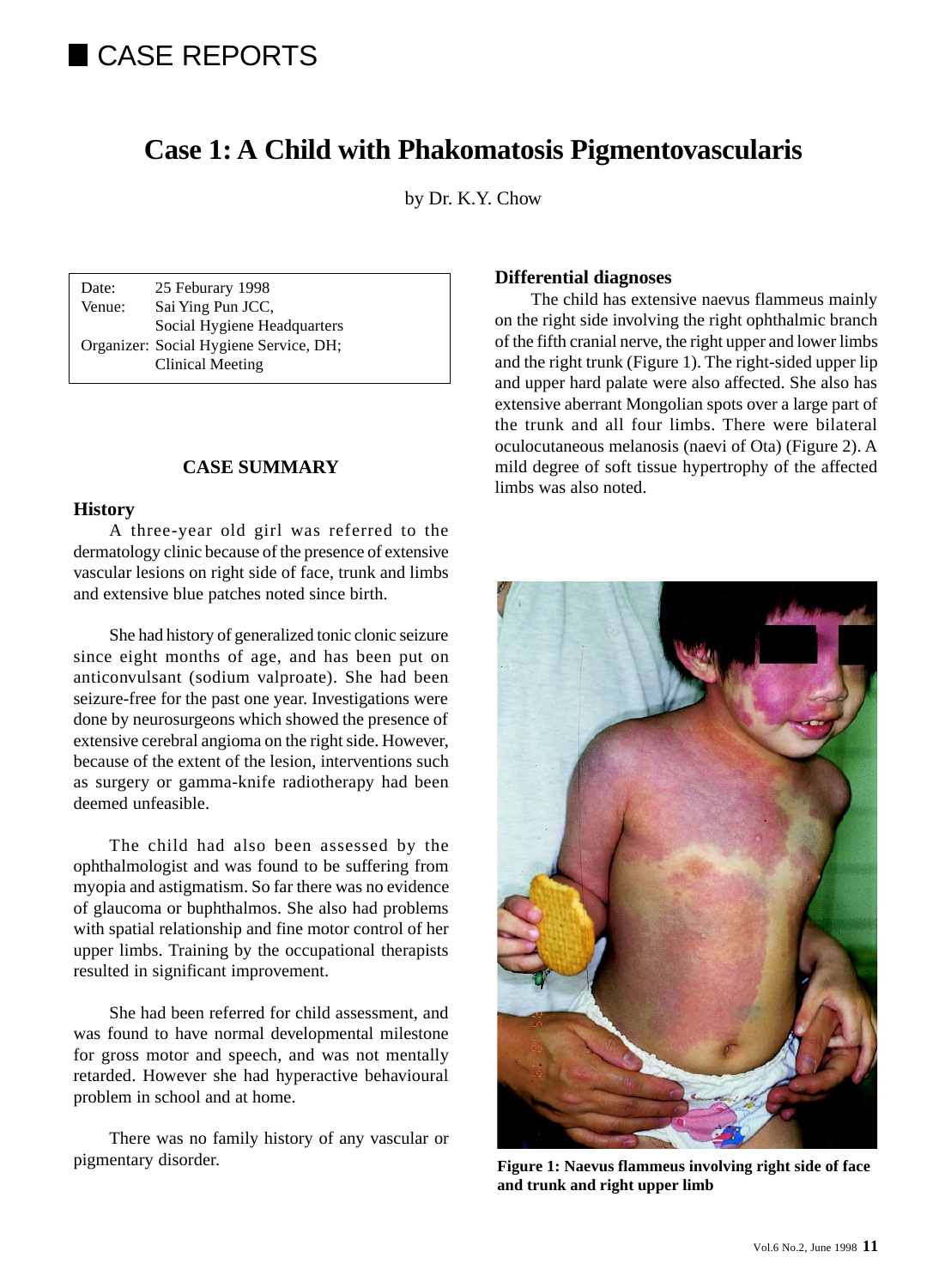

**Figure 2: Naevus flammeus involving the right ophthalmic and maxillary branches and bilateral navei of Ota**

## **Diagnosis**

In summary, this child has Sturge-Weber syndrome, aberrant Mongolian blue spots and bilateral naevi of Ota, and fulfills the diagnosis of **Phakomatosis Pigmentovascularis Type IIb.**

## **Discussion**

Question was raised whether laser therapy should be given to the patient. In general treatment result of Port Wine Stain with laser is better if performed under two years of age. Children of this age group have a poorer recollection of painful events. They will not be phobic to the procedure in the future. However, in view of the wide extent of the PWS, presence of an incurable cerebral haemangioma and the need of general anesthesia, laser therapy was considered as not suitable for her at the moment. She would nevertheless be referred to the child psychiatrist for her behavioural problem.

## **REVIEW ON PHAKOMATOSIS PIGMENTOVASCULARIS (PPV)**

The condition was first described by Ota et al in 1947. It is a syndrome characterized by the simultaneous occurrence of a pigmented naevus and a vascular naevus in the same individual. So far, there are at least eighty cases being reported up to now, appearing mostly in the Japanese literature. Most cases have been sporadic with no significant family history. Four clinical types have been described.<sup>1</sup>

## **Classification of Phakomatosis Pigmentovascularis**

|                                        | Type I naevus flammeus naevus pigmentosis et verrucosus |
|----------------------------------------|---------------------------------------------------------|
|                                        | Type II naevus flammeus aberrant Mongolian spots.       |
| Type III naevus flammeus naevus spilus |                                                         |
|                                        | Type IV neevus flammeus naevus spilus and aberrant      |
|                                        | Mongolian spots                                         |

They are further subdivided into (a) localized or (b) systemic, on the basis of the presence or absence of systemic involvement. Naevus anaemicus can be an additional feature in type II, III and IV. So far, there is no reported cases of systemic involvement in type I. Type II is the most common variant of PPV (up to 85% in one series).